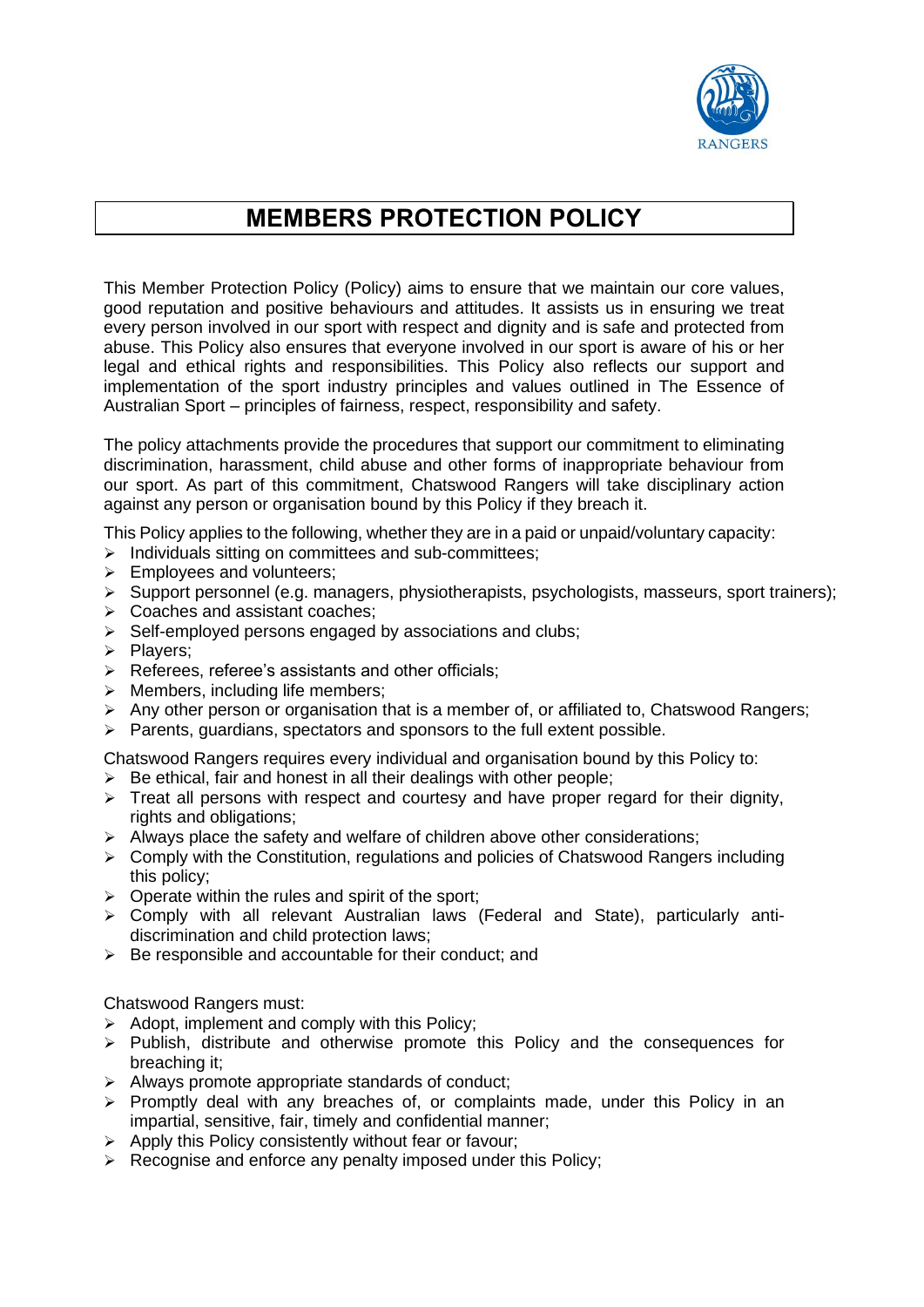

- $\triangleright$  Ensure that a copy of this Policy is available or accessible to the persons to whom this Policy applies:
- $\triangleright$  Appoint appropriately trained people to the positions of Member Protection Information Officers (MPIO) to receive and manage complaints and allegations, and display the names and contact details in a way that is readily accessible; and
- $\triangleright$  Monitor and review this policy.

Individuals bound by this Policy are responsible for:

- $\triangleright$  Making themselves aware of the Policy and complying with the standards of conduct outlined in this Policy;
- ➢ Complying with applicable screening requirements and any New South Wales (NSW) Working with Children Checks;
- $\triangleright$  Complying with all other requirements of this Policy:
- $\triangleright$  Following the procedures outlined in this Policy if they wish to make a complaint or report a concern about possible child abuse, discrimination, harassment or other inappropriate behaviour;
- ➢ Placing the safety and welfare of children above other considerations;
- ➢ Being accountable for their behaviour;
- ➢ Co-operating in providing a discrimination, child abuse and harassment free sporting environment; and
- ➢ Complying with any decisions and/or disciplinary measures imposed under this Policy.

# **CHILD PROTCTION POLICY**

Chatswood Rangers is committed to the safety and wellbeing of all children and young people accessing our service. We support the rights of the child, and we will act without hesitation to ensure that we always maintain a Child-safe environment. We also support the rights and well-being of our staff and volunteers and encourage their active participation in building and maintaining a secure environment for all participants.

Chatswood Rangers acknowledges that our members and volunteers provide a valuable contribution to the positive experiences of children involved in sport. Chatswood Rangers aims to continue this and to take measures to protect the safety and wellbeing of children participating in sport by:

#### ➢ **Identifying and Analysing Risk of Harm**

Chatswood Rangers will develop and implement risk management strategies, which includes a review of existing child protection policies, to determine how Child-safe and Child-friendly the Association is and to determine what additional strategies are required to minimise and prevent risk of harm to children because of the action of a member, volunteer or another child.

#### ➢ **Developing Codes of Conduct for Adults and Children**

Chatswood Rangers will ensure that we have a Code of Conduct that specifies standards of conduct and care when dealing and interacting with children, particularly those in the care of Chatswood Rangers

#### ➢ **Choosing Suitable Committee Members and Volunteers**

Chatswood Rangers will ensure that we take all reasonable steps to ensure that people most suitable and appropriate to work with children (in prescribed positions) are engaged.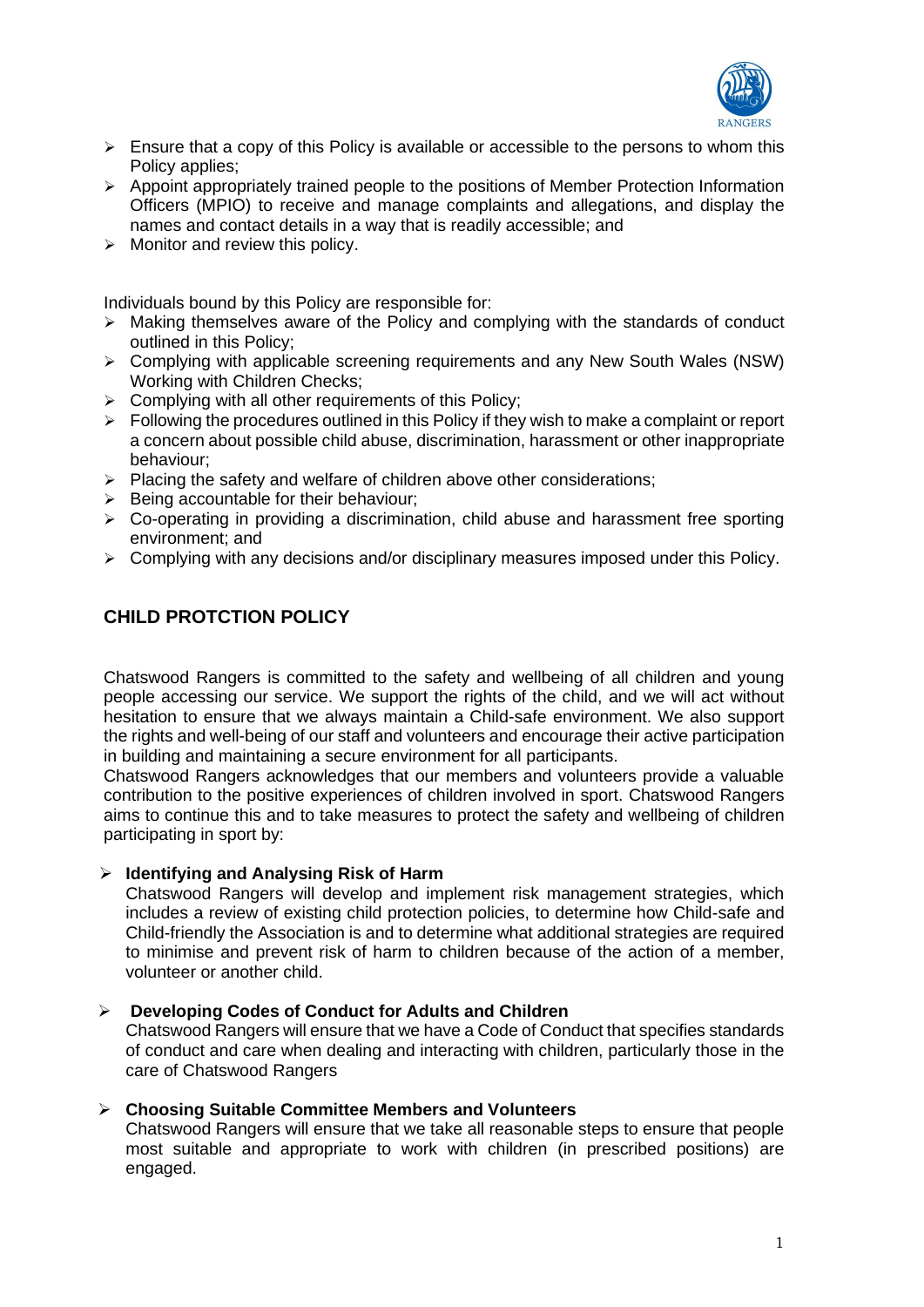

Chatswood Rangers will achieve this using a range of screening measures. Such measures will aim to minimise the likelihood of engaging (or retaining) people who are unsuitable to work with children.

Chatswood Rangers will ensure that we conduct "Working with Children Checks" and/or criminal history assessments for employees and volunteers working with children, where the law requires an assessment.

If Chatswood Rangers obtains a criminal history report as part of the screening process, we ensure we deal with that criminal history information in accordance with State of NSW requirements.

#### ➢ **Report and Respond Appropriately to Suspected Abuse and Neglect**

Chatswood Rangers will ensure that volunteers and employees are able to identify and respond to children at risk of harm.

Chatswood Rangers will make all volunteers and committee members aware of their responsibilities under NSW legislation if they have a suspicion on reasonable grounds that a child has been or is being abused or neglected.

In addition to any legal obligation, if any person feels another person or organisation bound by this policy is acting inappropriately towards a child or is breaching the Working with Children Code of Conduct, they may make an internal complaint.

## **TAKING IMAGES OF CHILDREN**

Individuals and clubs cannot use images of children inappropriately or illegally. Chatswood Rangers requires that individuals and clubs, wherever possible, obtain permission from a child's parent/guardian before taking an image of a child who is not their own and ensure that the parent knows how the image will be used. Chatswood Rangers also requires individuals and clubs to respect the privacy of others and disallow the use of camera phones, videos and cameras inside changing areas, showers and toilets.

If Chatswood Rangers or any of its affiliated clubs or organisations uses an image, of a child, it will avoid naming or identifying the child or it will avoid, wherever possible, using both the first name and surname. Chatswood Rangers will not display personal information such as residential address, email address or telephone numbers without gaining consent from the parent/guardian. Chatswood Rangers will not display information about hobbies, likes/dislikes, school, etc. as paedophiles or other persons can use this information as grooming tools. Chatswood Rangers will only use appropriate images of a child relevant to our sport and ensure that the child is suitably clothed in a manner that promotes the sport, displays its successes, etc. Chatswood Rangers, where possible, shall seek permission to use these images.

## **ANTI DISCRIMINATION AND HARRASSMENT**

Chatswood Rangers opposes all forms of harassment, discrimination and bullying. This includes, but is not limited to:

- $\triangleright$  Treating or proposing to treat someone less favourably because of a particular characteristic; or
- $\triangleright$  Imposing or intending to impose an unreasonable requirement, condition or practice which has an unequal or disproportionate effect on people with a particular characteristic; or
- $\triangleright$  Any behaviour that is offensive, abusive, belittling, intimidating or threatening whether this is face-to-face, indirectly or via communication technologies such as mobile phone and computers.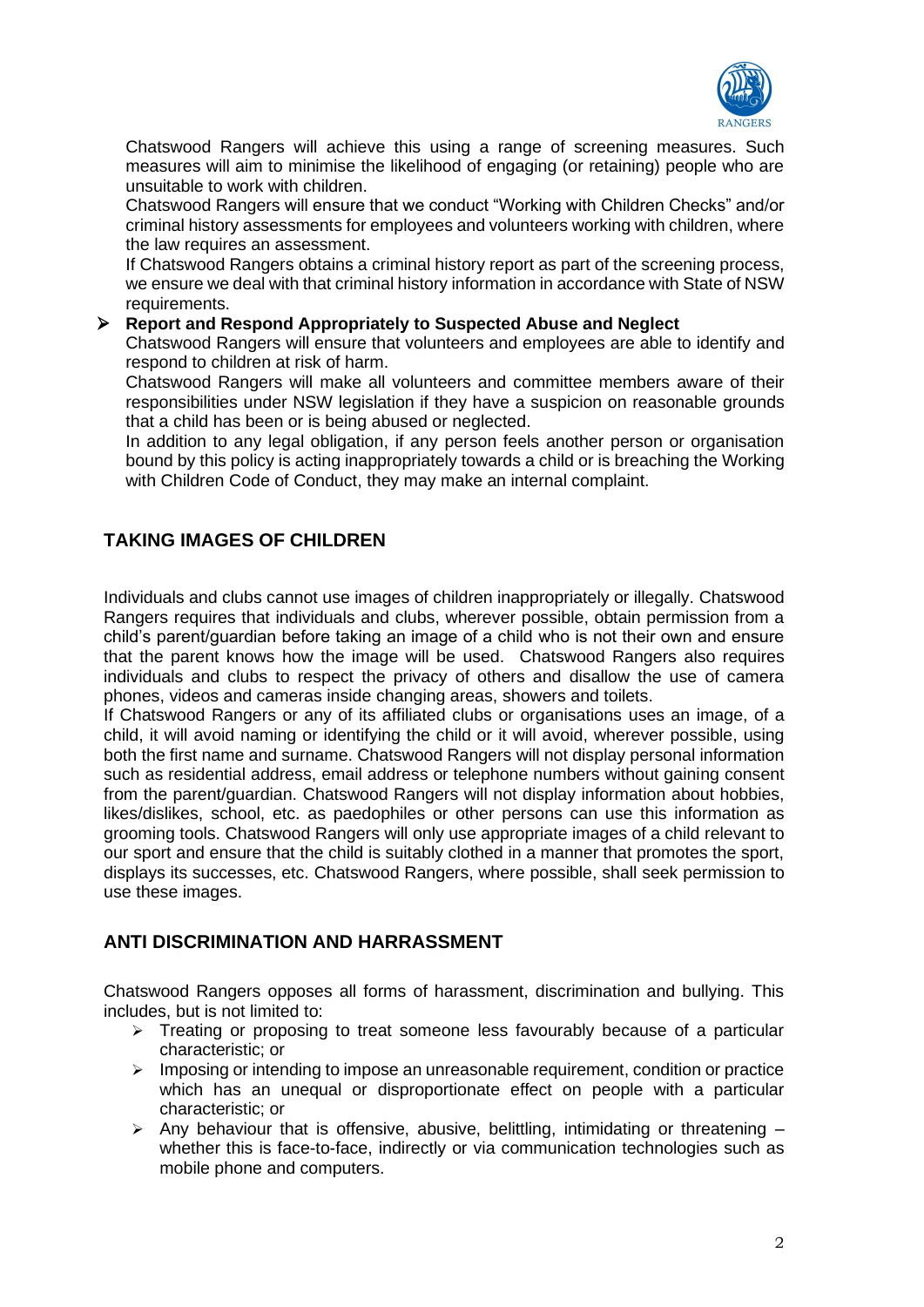

If any person feels they are being harassed or discriminated against by another person or organisation bound by this policy, please refer to the complaints procedure within this Policy. This will explain what to do about the behaviour and how Chatswood Rangers will deal with the problem.

## **PREGNANCY POLICY**

Every person bound by this Policy must treat pregnant women with dignity and respect and should remove any unreasonable barriers to participation by them in our sport. Chatswood Rangers will not tolerate any discrimination or harassment against pregnant women.

While many sporting activities are safe for pregnant women, there may be risks that apply to some women during pregnancy. Those risks will depend on the nature of the sporting activity and the pregnant woman's circumstances. Pregnant women should be aware that their own health and wellbeing, and that of their unborn children, should be of utmost importance in their decision-making about the way they participate in sport.

Chatswood Rangers recommends that pregnant women wanting to participate in our sport consult with their medical advisers, make themselves aware of the facts about pregnancy in sport, and ensure that they make informed decisions about participation. Chatswood Rangers will only require pregnant women to sign a disclaimer if we require other participants to sign one in similar circumstances. Chatswood Rangers will not require women to undertake a pregnancy test.

## **GENDER IDENTITY POLICY**

Every person bound by this Policy must treat people who identify as Transgender fairly and with dignity and respect. This includes acting with sensitivity and respect where a person is undergoing gender transition. Chatswood Rangers will not tolerate any unlawful discrimination or harassment of a person who identifies as Transgender or Transsexual, or whom another person believes is Transgender.

Chatswood Rangers recognises that the exclusion of Transgender people from participation in sporting events and activities may have significant implications for their health, well-being and involvement in community life. In general Chatswood Rangers will facilitate Transgender persons participating in sport with the gender with which they identify.

Chatswood Rangers also recognises there is debate over whether a male or female Transgender person obtains any physical advantage over other female participants. If issues of performance advantage arise, Chatswood Rangers will seek advice on the application of those laws in the circumstances.

## **ALCOHOL POLICY**

Chatswood Rangers recommends that member clubs adhere to strict guidelines regarding the responsible consumption of alcohol. Responsible service and consumption of alcohol should apply to the consumption of any alcohol during or after the conclusion of competition. Responsible service of alcohol will entail:

➢ Making sure light alcohol and soft drinks are always available as alternatives to full strength alcohol;

 $\triangleright$  Wherever possible, food being available to be consumed when alcohol is available; Stakeholders can obtain guidance from the Good Sports website – [click here.](https://goodsports.com.au/)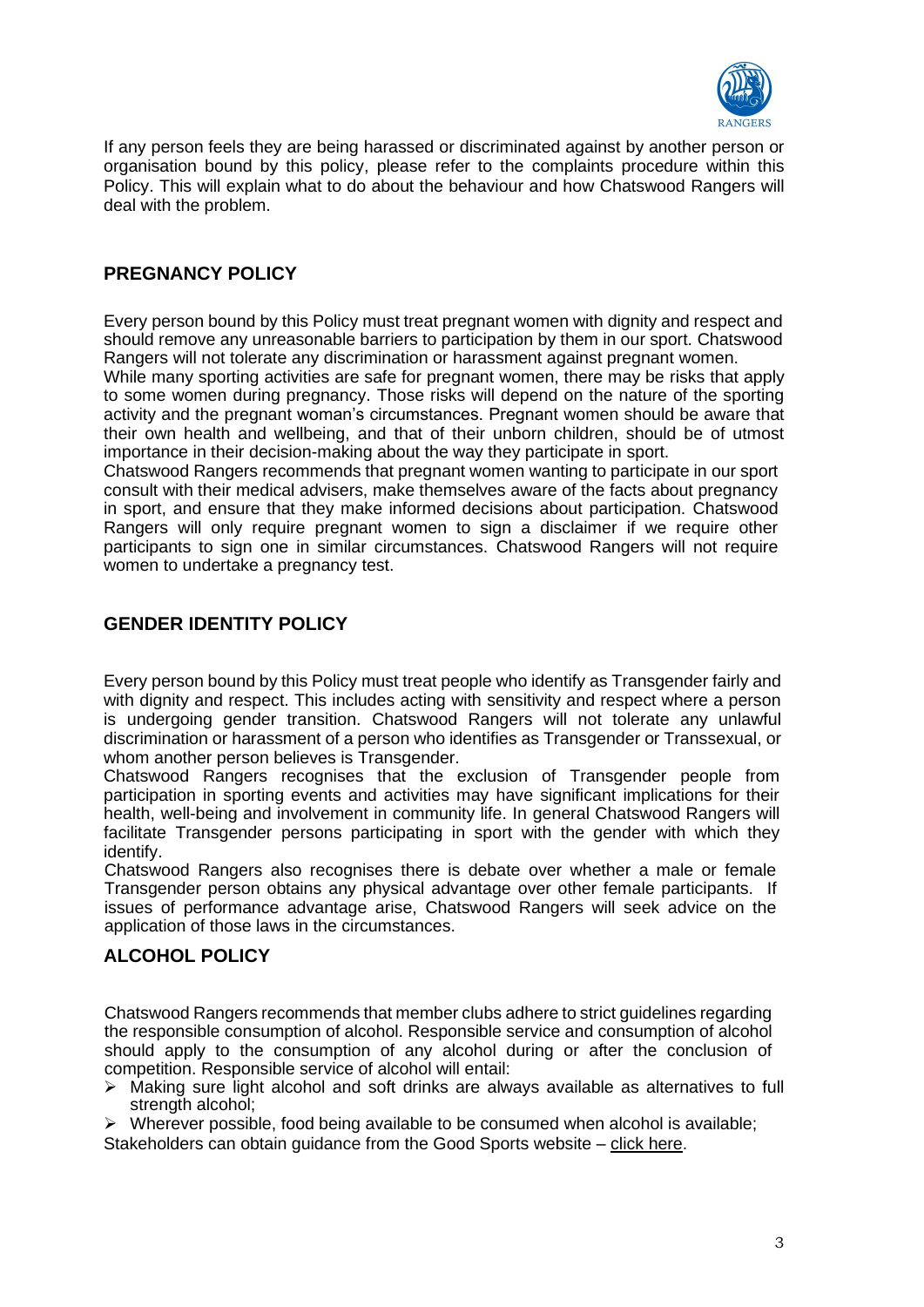

# **SMOKING POLICY**

The following policies apply to all sport related events (including matches and social functions):

- ➢ No smoking shall occur at or near any match or event organised by Chatswood Rangers.
- ➢ Social functions shall be smoke free, with smoking only permitted at designated outdoor smoking areas;
- $\geq$  Coaches, club and team officials, volunteers and players will refrain from smoking and remain smoke free while involved in an official capacity.

## **CYBER BULLYING/SAFETY**

Chatswood Rangers regards bullying and harassment in all forms as unacceptable. Given the emergence of new telephone and internet social networks, the opportunity for unwanted and improper comments and statements has dramatically increased. Messages or statements made in these ways using these means of communication are largely instantaneous, and

individuals can easily abuse them.

Others may also manipulate a person by encouraging him/her to make a statement on Twitter, Facebook, My Space or LinkedIn, for example, when the writer may be upset or vulnerable.

Bullying has the potential to cause great anxiety and distress to the person who has been the target of any comments or statements. In some cases, the law regards bullying as a criminal offence punishable by imprisonment, amongst other things. Frustration at a referee, team-mate, coach, or sporting body should never be communicated on social network channels, but rather by way of reasoned and logical verbal and written statements and where appropriate, complaints, to Chatswood Rangers.

# **SOCIAL NETWORKING/WEBSITES POLICY**

Chatswood Rangers acknowledges the emergence of new technology and communication platforms (Social Media) and wish to enable its participants to use such Social Media to benefit sport and its participants, and to applaud achievements. However, participants within sport need to be mindful of the possibility of other participants using Social Media inappropriately. Inappropriate use may occur unintentionally or when participants do not realise that their comments, once published are in a public forum, and are difficult to retract. Social Media platforms include, but are not limited to:

- ➢ Social networking sites, including Facebook, Myspace and LinkedIn;
- ➢ Video and photo sharing websites, including Flickr, Instagram and YouTube;
- ➢ Micro-blogging sites, such as Twitter or Tumblr by traditional;
- $\triangleright$  Weblogs, including personal blogs or blogs hosted by traditional media publications;
- ➢ Forums and discussion boards, including those hosted by traditional media publications;
- ➢ Online encyclopaedia, such as Wikipedia; and
- $\triangleright$  Any other website that allows individual users or companies to contribute content.
- Precautions Chatswood Rangers recommend include:
- ➢ Do not include personal information of yourself or others on Social Media channels:
- ➢ Do not use offensive, provocative or hateful language on Social Media channels;
- ➢ Use your best judgement: do not publish something that makes you the slightest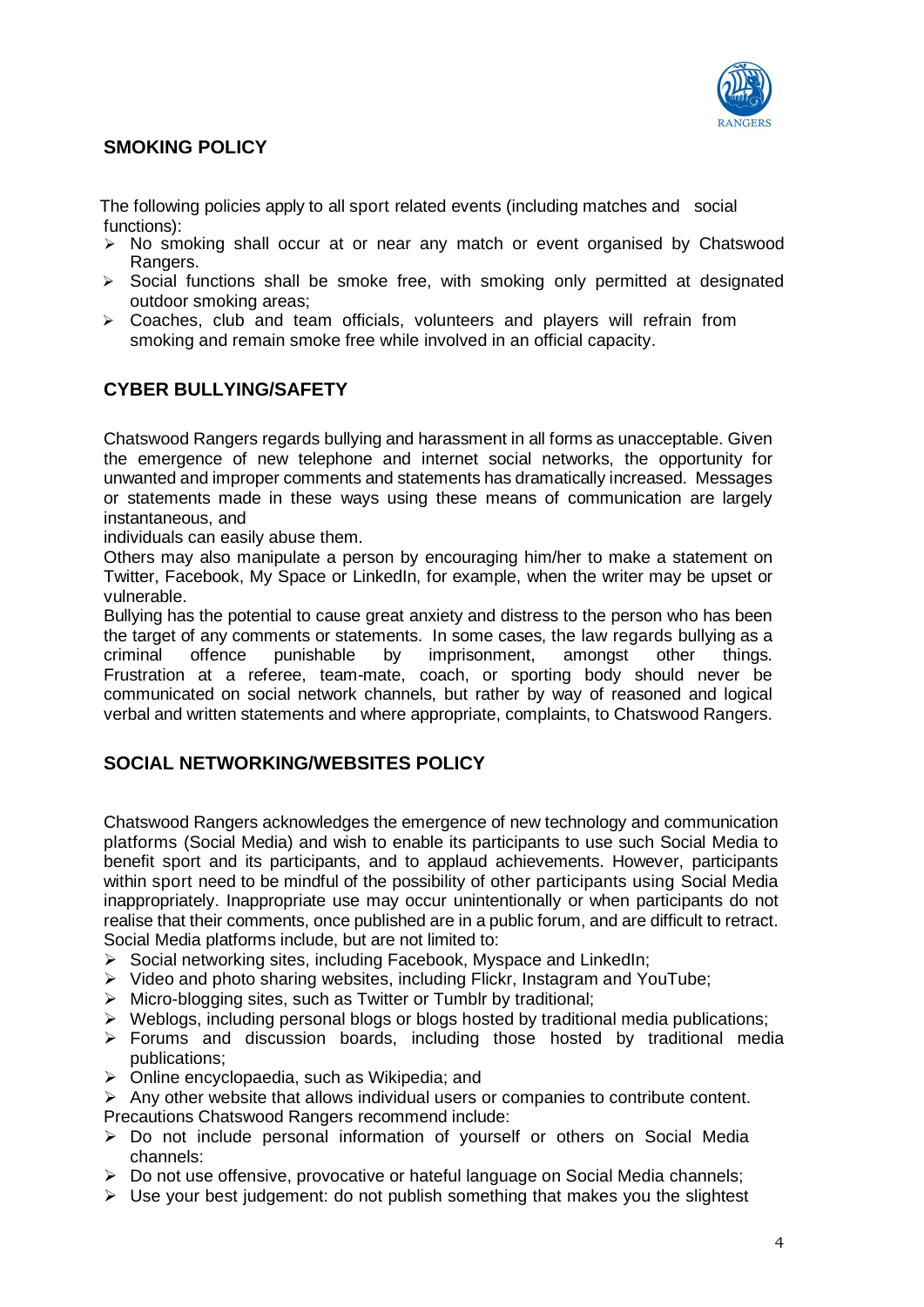

bit uncomfortable, and never write or publish if you are feeling emotional or upset (or are intoxicated);

- $\triangleright$  Always ask for a person's permission before posting his/her picture on Social Media channels;
- ➢ Never comment on rumours: do not confirm or deny them or speculate about rumours on Social Media channels;
- ➢ Always use Social Media and network forums to add value to and promote sport in a positive way.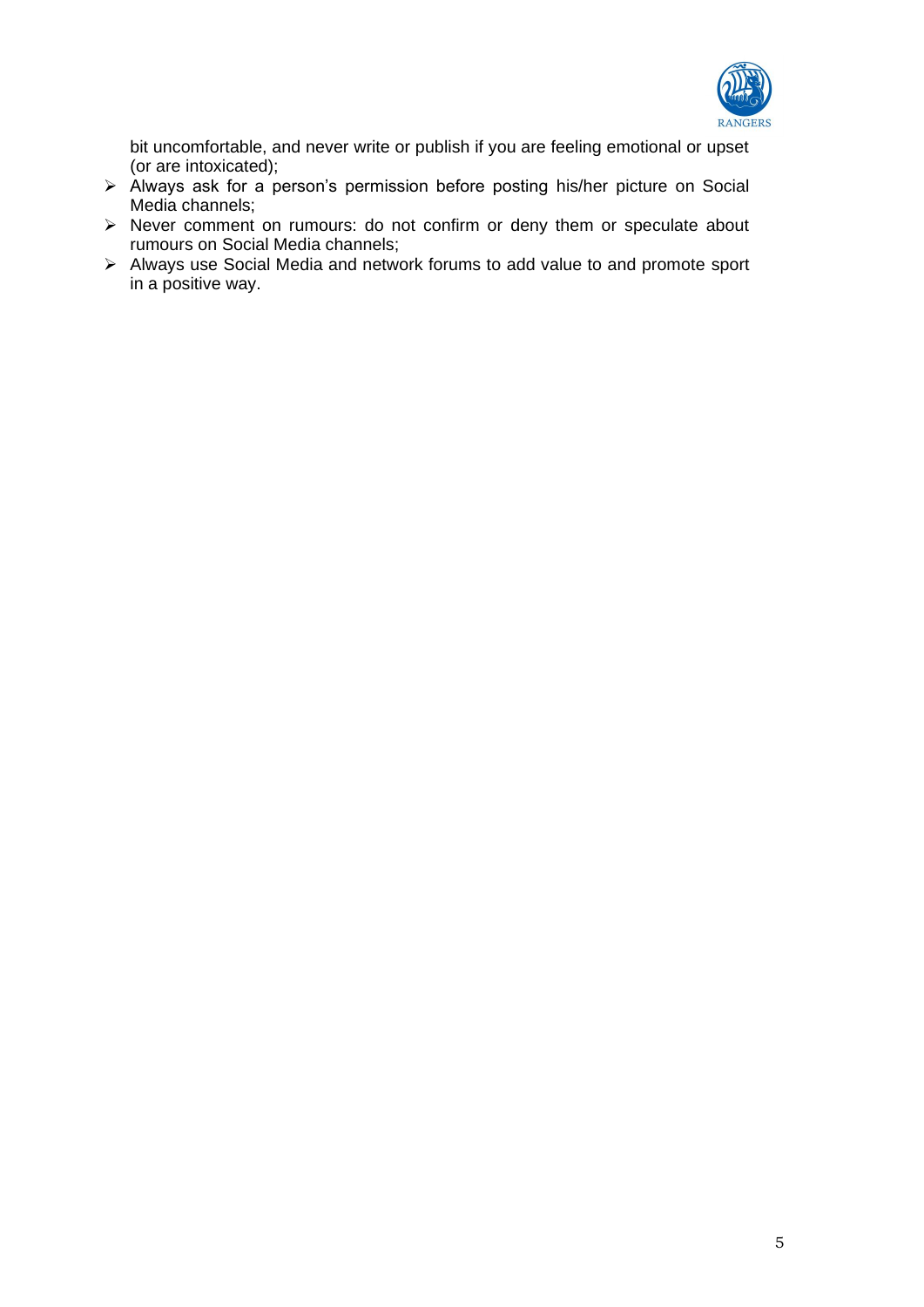

# **COMPLAINTS PROCESS**

# **COMPLAINTS**

Any person may submit a complaint about a Member bound by this Policy if they reasonably think that a Member has breached this Policy or has otherwise engaged in unethical or inappropriate conduct or behaviour.

Chatswood Rangers aims to provide a simple procedure for complaints based on the principles of procedural fairness (**Natural Justice**). Any person (**Complainant**) may report a complaint about a person/s or organisation bound by this policy (**Respondent**). The person should report such complaints to the committee members or the MPIO.

The Complaints Procedure Policy applies exclusively to the reporting, investigation and resolution of complaints reported under this policy. Chatswood Rangers:

- ➢ Must deal with any complaints about breaches of this policy promptly, seriously, sensitively and confidentially and in accordance with the Complaints procedure,
- ➢ Must keep complaints confidential and will not disclose to another person without the complainant's consent, except if required by law or if disclosure is necessary to effectively deal with the complaint; and
- $\triangleright$  Recognise that Natural Justice is the minimum standard of fairness applicable in the investigation and adjudication of a complaint.

The lowest level at which a matter can be dealt with shall always be preferred. Therefore, if a complaint relates to behaviour or an incident that occurred at the:

- $\triangleright$  Club level or involves people operating at the club level, the complaint should be reported to and handled by, the relevant club in the first instance; or
- ➢ State level or involves people operating at the state level, the complaint should be reported to and handled by the relevant Member Federation in the first instance; or
- $\triangleright$  National level, the complaint should be reported to and handled by National Association.

Chatswood Rangers aims for our complaints procedure to have integrity and be free of unfair repercussions or victimisation. If at any point in the complaints process the MPIO considers that a Complainant has knowingly made an untrue complaint or the complaint is vexatious or malicious, he/she may refer the matter to the Association for appropriate action that may include disciplinary action against the Complainant.

Chatswood Rangers will take all necessary steps to make sure that people involved in a complaint are not victimised. Chatswood Rangers can impose disciplinary measures on anyone who harasses or victimises another person for making a complaint.

Chatswood Rangers may deal with a complaint either informally or formally, depending on whether the complainant lodged an informal or formal complaint.

Individuals and organisations may also pursue their complaint externally under antidiscrimination, child protection, criminal or other relevant legislation.

## **IMPROPER COMPLAINTS AND VICTIMISATION**

Chatswood Rangers aims for the Complaints Procedure to have integrity and be free of unfair repercussions or victimisation against the person making the complaint. If at any point in the complaints process the Chatswood Rangers MPIO considers that a Complainant has **knowingly** made an untrue complaint, or the complaint is malicious or intended to cause distress to the person complained of, the affiliated club or organisation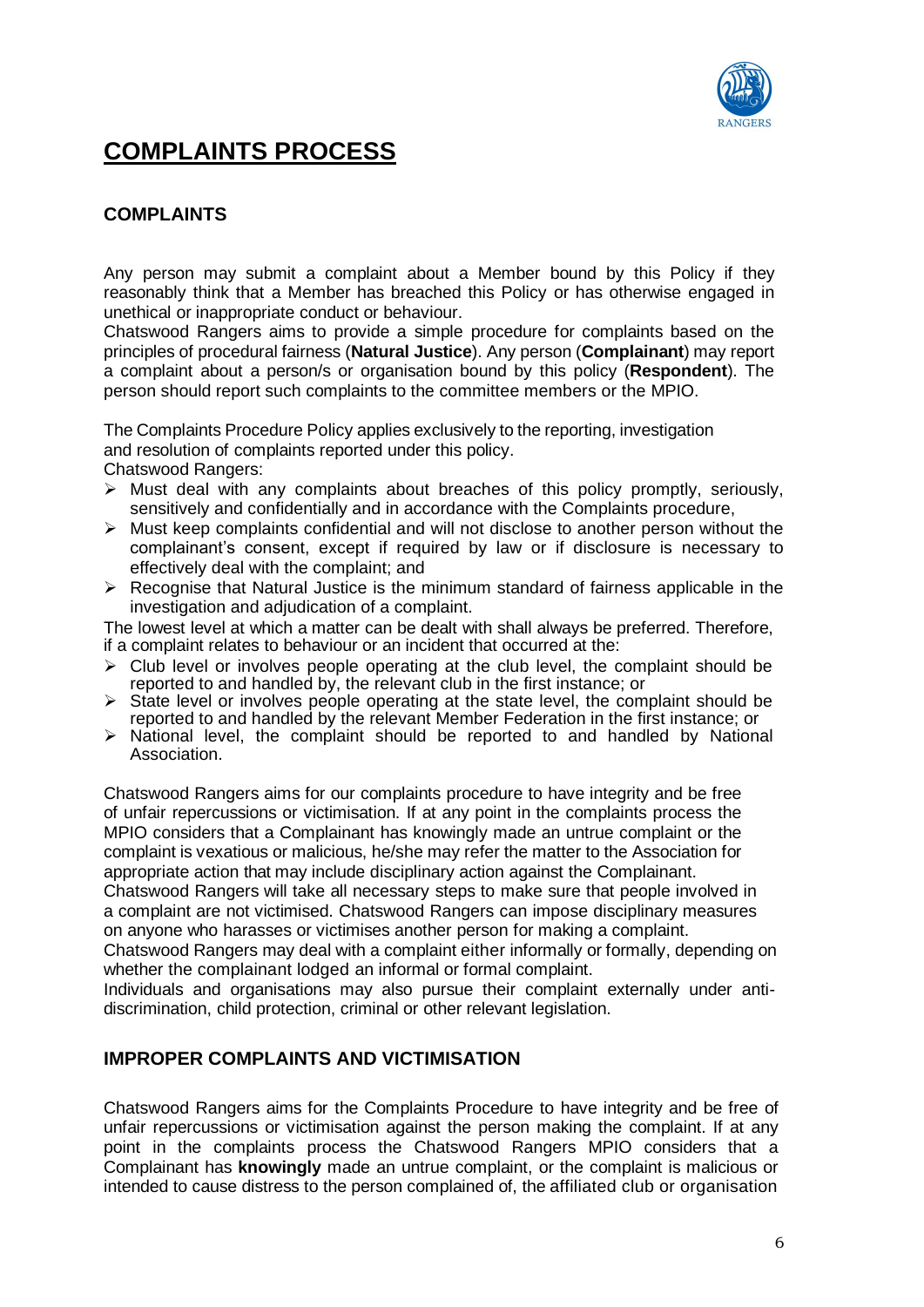

may refer the matter to the Executive Committee for appropriate action. Appropriate action may include disciplinary action against the Complainant.

Chatswood Rangers will take all necessary steps to make sure that people involved in a complaint are not victimised. Chatswood Rangers can impose disciplinary measures on anyone who harasses or victimises another person for making a complaint.

## **MEDIATION**

Chatswood Rangers aims to resolve complaints with a minimum of fuss. The people involved may resolve complaints amongst themselves with no need for disciplinary action. Mediation allows those involved to discuss the matter in the presence of an independent mediator and to come up with mutually agreed solutions.

Mediation may occur before or after the investigation of a complaint. If a Complainant wishes to resolve the complaint with the help of a mediator, the Chatswood Rangers MPIO will arrange for a neutral third-party mediator where possible, in consultation with the Complainant. Lawyers may not negotiate on behalf of the Complainant and/or the Respondent during a mediation.

# **BREACHES OF THIS POLICY**

It is a breach of this policy for any person or organisation to which this policy applies, to do anything contrary to this policy, including but not limited to:

- ➢ Breaching the Working with Children Code of Conduct;
- ➢ Bringing sport and/or any of the Governing Bodies into disrepute, or acting in a manner likely to bring sport and/or any of the Governing Bodies into disrepute;
- ➢ Failing to follow FFA Statutes, Regulations and policies (including this Policy) and procedures for the protection, safety and wellbeing of children;
- ➢ Discriminating against, harassing or bullying (including cyber-bullying) any person;
- ➢ Victimising another person for reporting a complaint;
- ➢ Engaging in a sexually inappropriate relationship with a person that they supervise, or have influence, authority or power over;
- ➢ Verbally or physically assaulting another person, intimidating another person or creating a hostile environment within the sport;
- ➢ Disclosing to any unauthorised person or organisation any information of a Governing Body that is of a private, confidential or privileged nature;
- ➢ Making a complaint they know to be untrue, vexatious, malicious or improper;
- ➢ Failing to comply with a penalty imposed after a finding that the individual or organisation has breached this Policy; or
- $\triangleright$  Failing to comply with a direction given to the individual or organisation during the discipline process.

#### **WORKING WITH CHILDREN REQUIREMENTS**

Child protection is about keeping children safe from harm or abuse. Child abuse is illegal, and all states and territories have their own systems and laws that cover screening and/or the reporting and investigation of cases of child abuse.

Working with Children Check (**WWCC**) laws aim to prevent people who pose a risk from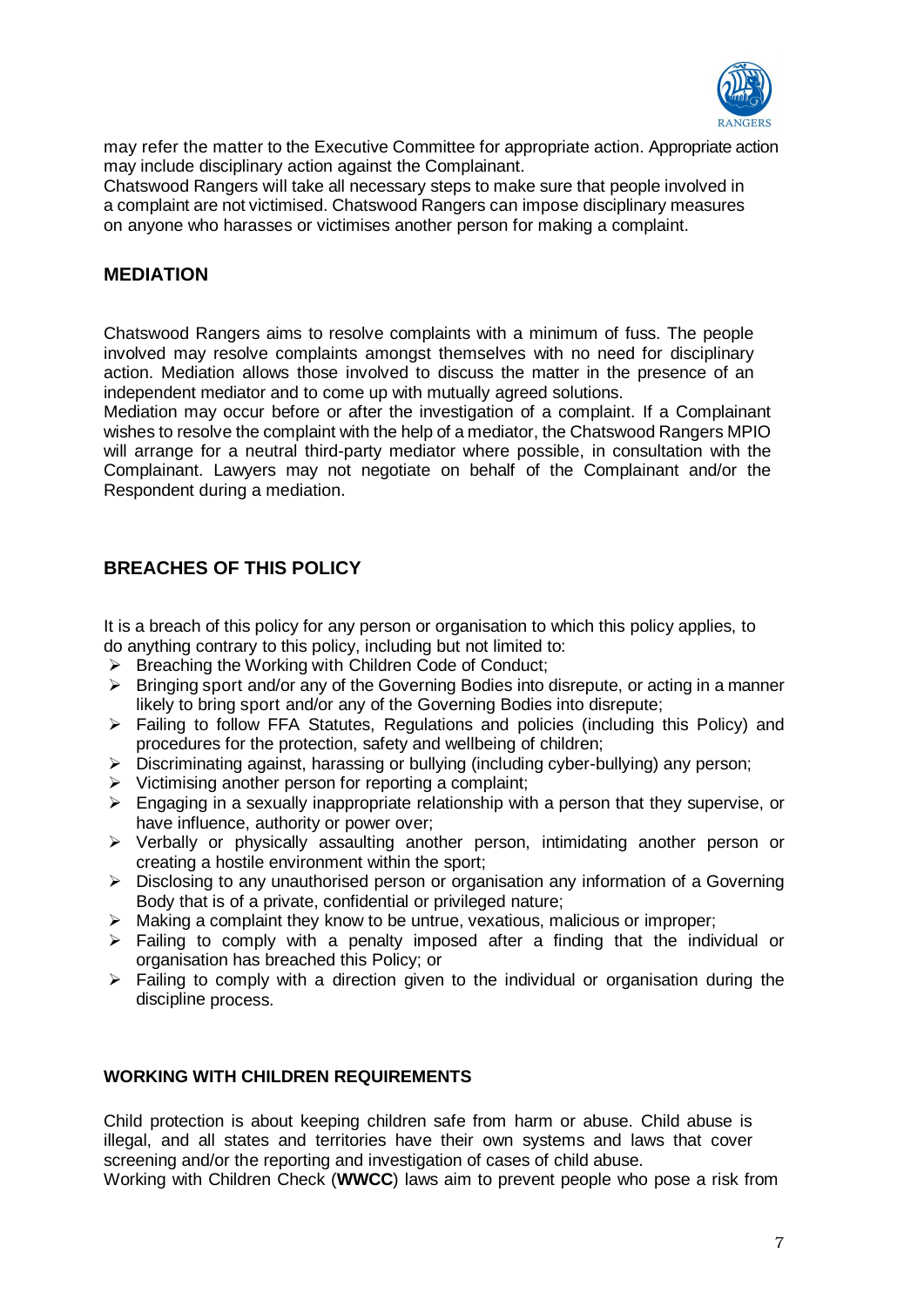

working with children as paid employees or volunteers. In New South Wales, laws require individuals involved in areas such as sport and recreation to undertake a check to determine their suitability to work (in a paid or volunteer capacity) with children. The employer does this by checking certain criminal history and other matters. In some states, this also involves reviewing relevant findings from disciplinary proceedings. There are also requirements placed on organisations.

The NSW WWCC requirements apply regardless of any provisions within these regulations.

#### New South Wales Child Protection Requirements

All organisations within NSW that employ people in child-related employment (in a paid or volunteer capacity) must meet the requirements of the Working with Children Check (WWCC). Child related employment is work that primarily involves direct unsupervised contact with children.

#### **COMPLAINT HANDLING PROCEDURES**

To ensure due process, consistency and that the principles of natural justice are followed in all aspects of handling or conducting complaints, allegations, investigations, tribunals and disciplinary measures, Chatswood Rangers will follow and implement the following procedures:

#### Complaints Procedure

#### **Informal Complaints**

**Step 1: Talk with the other person (where this is reasonable, safe and appropriate)** In the first instance, you (**Complainant**) should try to sort out the problem with the person or people involved (**Respondent**) if you feel able to do so.

#### **Step 2: Contact the Member Protection Information Officer**

Talk with the MPIO if:

- $\triangleright$  The first step is not possible/reasonable;
- ➢ You are not sure how to handle the problem by yourself;
- $\triangleright$  You want to talk confidentially about the problem with someone and obtain more information about what you can do; or
- $\triangleright$  The problem continues after you tried to approach the person or people involved.

To contact the MPIO email [mpio@chatswoodrangers.com.au](mailto:mpio@chatswoodrangers.com.au) The MPIO will:

- $\triangleright$  Take confidential notes about your complaint;
- $\triangleright$  Try to find out the facts of the problem;
- ➢ Ask what outcome/how you want the problem resolved and if you need support;
- $\triangleright$  Provide possible options for you to resolve the problem;
- $\triangleright$  Explain how the Complaints Procedure works;
- $\triangleright$  Act as a support person if you so wish;
- ➢ Refer the complainant back to attempt to resolve the complaint directly with the other person involved, if necessary;
- $\triangleright$  Refer you to an appropriate person (e.g. Mediator) to help you resolve the problem, if necessary;
- $\triangleright$  Inform the relevant government authorities and/or police if required by law to do so;
- $\triangleright$  Maintain confidentiality.

#### **Step 3: Outcomes from initial contact**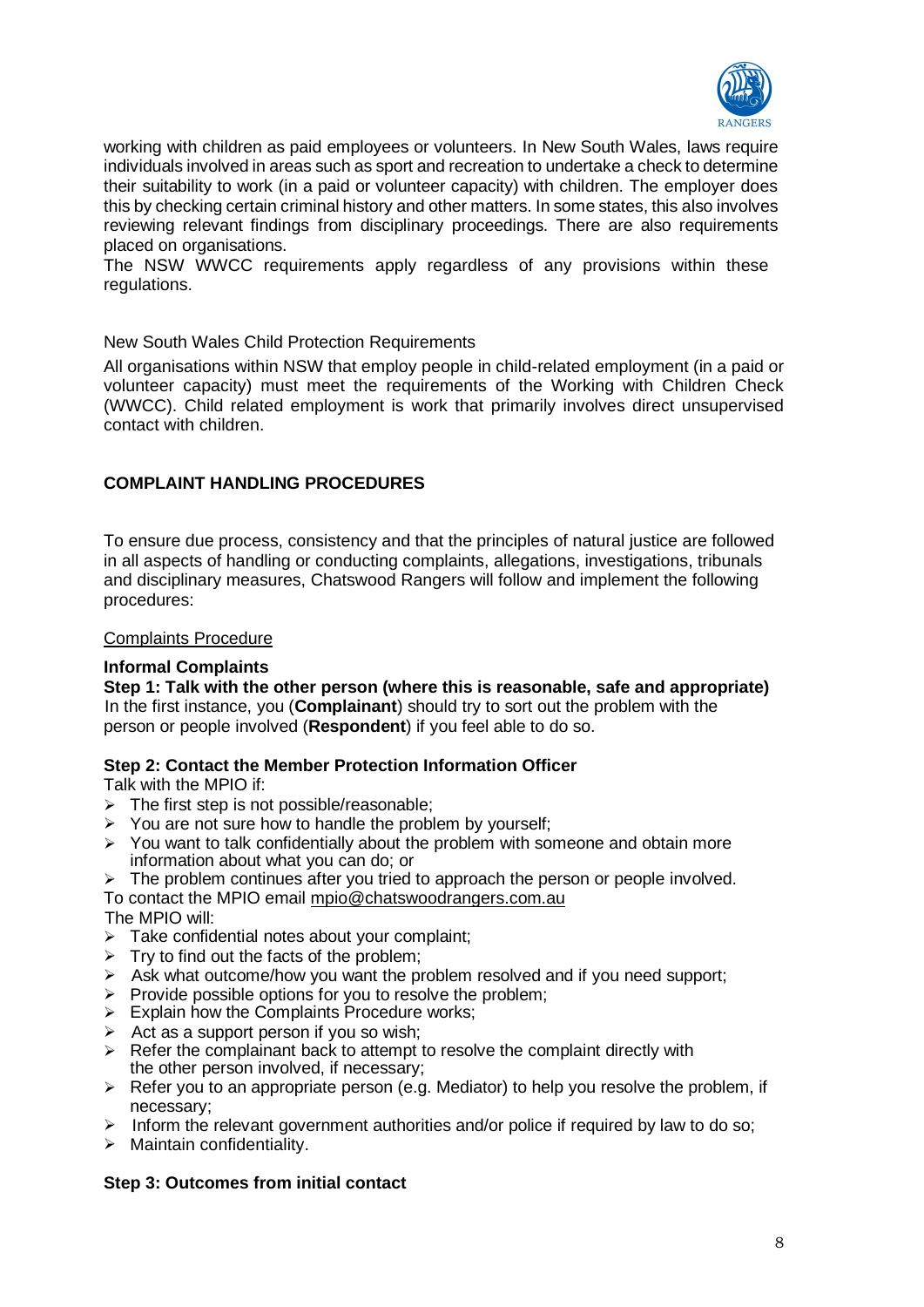

After talking with the MPIO, you may decide:

- $\triangleright$  There is no problem:
- $\triangleright$  The problem is minor and you do not wish to take the matter forward;
- $\triangleright$  To try and work out your own resolution (with or without a support person such as the MPIO);
- $\triangleright$  To seek a mediated resolution with the help of a third person (such as a mediator); or
- $\triangleright$  To make a formal complaint to the MPIO in writing.

### **Formal Complaints**

#### **Step 4: Making a Formal complaint**

If your informal complaint is not resolved, or informal approaches have not resolved the complaint to the complainant's satisfaction, or are not appropriate or possible, the complainant may:

- $\triangleright$  Make a formal complaint in writing to the Chatswood Rangers MPIO or the Associations MPIO; or
- ➢ Approach a relevant external agency such as an anti-discrimination commission, for advice.

On receiving a formal complaint and based on the material the complainant has provided, the MPIO or Associations MPIO will decide whether:

- $\triangleright$  They are the most appropriate person to receive and handle the complaint;
- $\triangleright$  The nature and seriousness of the complaint warrants a formal resolution procedure;
- $\triangleright$  To refer the complaint to mediation:
- ➢ To appoint a person to **investigate** (gather more information on) the complaint;
- $\triangleright$  To refer the complaint to a Hearings tribunal;
- $\triangleright$  To refer the matter to the police or other appropriate authority; and/or
- $\geq$  To implement any interim arrangements that will apply until the complaint process set out in these procedures are completed.
- In making the decision(s) outlined above, the MPIO will consider:
- ➢ Whether they have had any personal involvement in the circumstances which means that someone else should handle the complaint;
- $\geq$  Your wishes, and the wishes of the respondent, regarding the manner in which the complaint should be handled;
- ➢ The relationship between you and the respondent (for example an actual or perceived power imbalance between you and the respondent);
- ➢ Whether the facts of the complaint are in dispute; and
- $\triangleright$  The urgency of the complaint, including the possibility that you will be subject to further unacceptable behaviour while the complaint process is underway.

If the MPIO is the appropriate person to handle the complaint, they will, to the extent that these steps are necessary:

- $\triangleright$  Put the information they've received from you to the person/people you're complaining about; and
- $\triangleright$  Ask them to provide their side of the story;
- ➢ Decide if they have enough information to determine whether the matter alleged in your complaint did or didn't happen; and/or
- $\geq$  Determine what, if any, further action to take. This action may include referring the matter to a Tribunal from which disciplinary action may result in accordance with this Policy.

In the event that further investigation into the matter is required, the Executive Committee will appoint an appropriate person, whether a Chatswood Rangers member or otherwise, (**Investigator**) to investigate the complaint.

#### **Step 5: Investigation of the complaint**

On completion of his or her investigation, the Investigator appointed under Step 4 above must provide a written report to the Chatswood Rangers MPIO or the Associations MPIO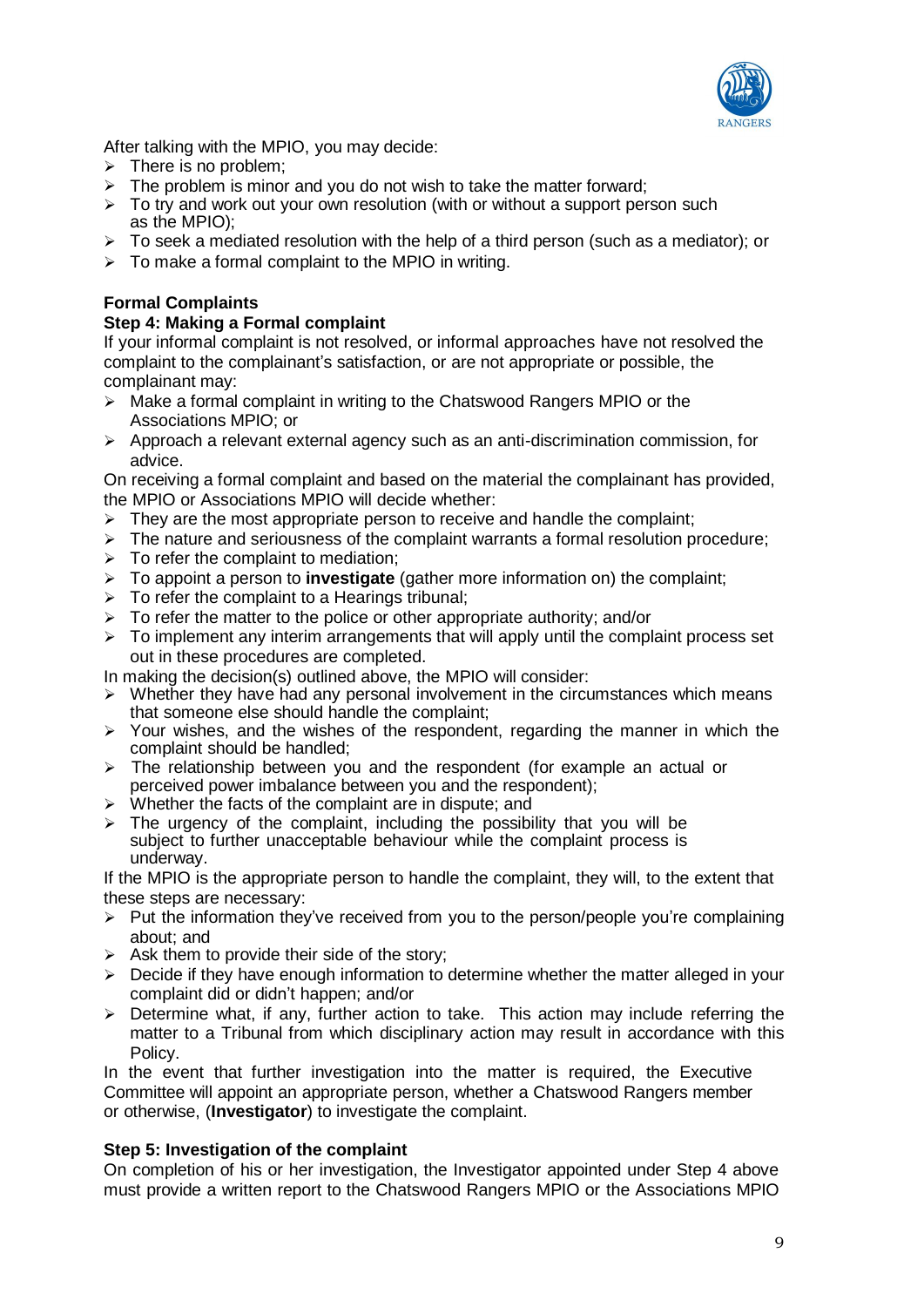

for a determination by relevant Member Federation as to what further action should be taken.

If the Investigator recommends that, the organiser refer the complaint:

- ➢ To mediation, it will be conducted in accordance with **Section 6.13.2** of this Policy or as otherwise agreed by the Complainant, the Respondent and the mediation provider; or
- $\geq$  To a tribunal, the hearing shall be conducted in accordance with the Grievance Resolution Regulations; or
- ➢ The police or other appropriate authority, Chatswood Rangers will use its best endeavours to provide all reasonable assistance required by the police or other authority.

The Investigator must make clear to all parties that he/she is not seeking to resolve the matter, to decide whether any breach of this Policy has occurred, or to impose any penalty. The Investigator must refer any decision about Policy breach to an independent Tribunal, and wherever possible, an independent mediator should conduct any mediations.

CHATSWOOD RANGERS must meet any costs relating to the complaint process set out in this Policy (e.g. investigation and/or mediation and/or hearings tribunal) unless otherwise stated.

#### **Step 6: Documenting the resolution**

The MPIO will document the complaint, the process and the outcome. This document will be stored in a confidential and secure place. If the matter was escalated to and/or dealt with at the Association level, the information will be stored in the Association office. If the matter is of a serious nature, or if the matter was escalated to and/or dealt with at the National level, the documents will be stored at the National office with a copy stored at the Chatswood Rangers office.

#### **Step 7: External Procedure**

There is a range of other options available depending on the nature of your complaint. If you feel that you have been harassed or discriminated against, you can seek advice from the Anti-Discrimination Board of NSW (ADB) without being obliged to make a formal complaint. If the ADB advises you that the problem appears to be harassment within its jurisdiction, you may lodge a formal complaint with the ADB. [Click here](http://www.antidiscrimination.justice.nsw.gov.au/) for link.

Once the ADB receives a complaint, it will investigate. If it appears that unlawful harassment or discrimination has occurred, it will conciliate the complaint confidentially. If this fails, or is inappropriate, the complaint may go to a formal hearing where a tribunal will make a finding. The tribunal will decide upon what action, if any, it will take. This could include financial compensation for such things as distress, lost earnings or medical and counselling expenses incurred.

If you do lodge a complaint under anti-discrimination law, you may use an appropriate person as a support person throughout the process. It is also common to have a legal representative, particularly at the hearing stage of a complaint.

You could also approach another external agency such as the police.

## **MEDIATION PROCESS**

Mediation is a process that assists people in conflict to communicate with each other to identify the areas of dispute and to make decisions about resolving it Chatswood Rangers will follow the following general procedure of mediation:

 $\triangleright$  If the parties choose mediation, the MPIO will arrange for a mediator, in consultation with the Complainant and the Respondent(s)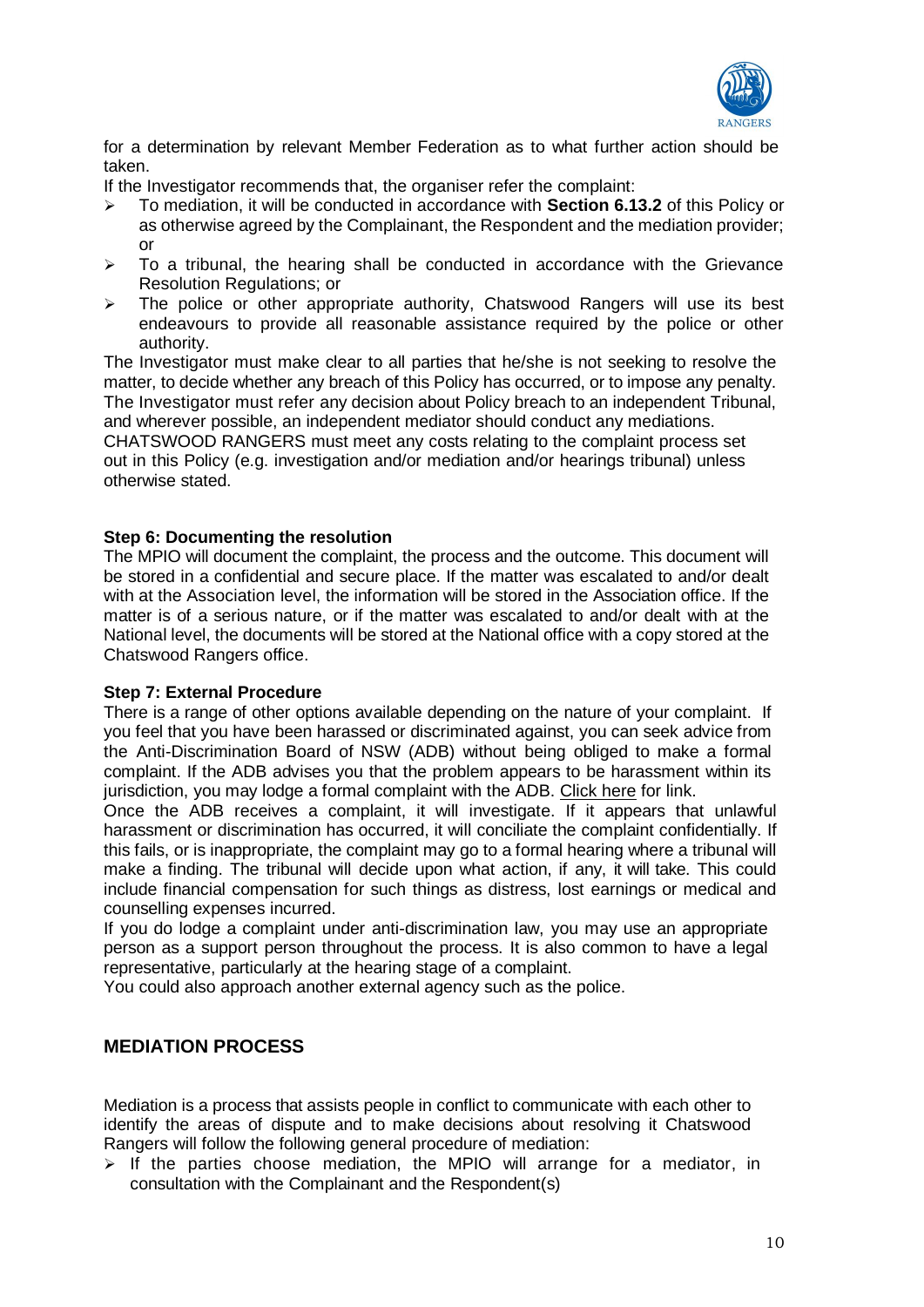

➢ The mediator's role is to assist the Complainant and Respondent(s) reach an agreement on how to resolve the problem. The mediator, in consultation with the Complainant and Respondent(s), will choose the procedures that the mediation will follow. At a minimum, the mediator will prepare an agenda of issues for discussion.

The mediator will conduct the mediation confidentially and without prejudice to the rights of the Complainant and the Respondent(s) to pursue an alternative process if the complaint is not resolved.

- $\triangleright$  At the end of a successful mediation, the mediator will prepare a document that sets out the agreement reached which both parties will sign as their agreement.
- $\geq$  If the complaint is not resolved by mediation, the Complainant may:
	- ❖ Write to the MPIO to make a formal complaint in accordance with **Step 4**; or
	- ❖ Approach an external agency such as an anti-discrimination commission.
	- ➢ Mediation will **not** be recommended if:
		- ❖ The Respondent has a completely different version of the events and will not deviate from these;
		- ❖ The Complainant or Respondent are unwilling to attempt mediation;
		- ❖ Due to the nature of the complaint, the relationship between the Complainant and the Respondent(s) or any other relevant factors, the complaint is not suitable for mediation; or
		- ❖ The matter involves proven serious allegations, regardless of the wishes of the Complainant.

## **INVESTIGATION PROCESS**

If Chatswood Rangers needs to conduct an investigation to gather more information, it shall appoint an independent Investigator.

Chatswood Rangers shall provide a written brief to the Investigator clarifying terms of engagement and roles and responsibilities.

- $\triangleright$  The Investigator shall:
	- ❖ Interview the Complainant and record the interview in writing;
	- ❖ Convey full details of the complaint to the Respondent(s) so they can respond;
	- ❖ Interview the Respondent(s) to allow them to answer the complaint, and record the interview in writing;
	- ❖ Obtain statements from witnesses and other relevant evidence to assist in a determination, if there is a dispute over the facts.
- $\triangleright$  The Investigator shall deliver a report to the Executive Committee as to whether in his or her view the complaint is:
	- ❖ Substantiated (there is sufficient evidence to support the complaint); or
	- ❖ Inconclusive (there is insufficient evidence either way); or
	- ❖ Unsubstantiated (there is sufficient evidence to show that the complaint is unfounded); or,
	- ❖ Mischievous, vexatious or knowingly untrue.
- $\triangleright$  If requested, the Investigator may recommend that the Executive Committee should refer the matter to a Tribunal for determination as to whether there has been a breach of the Policy and any appropriate sanctions.
- ➢ The Executive Committee shall provide a report to the Complainant and Respondent(s) documenting the complaint, the investigation process and summarising key points concerning the investigation.
- ➢ The Complainant and the Respondent(s) shall be entitled to receive support throughout this process from their chosen support person/adviser (e.g. MPIO or other person).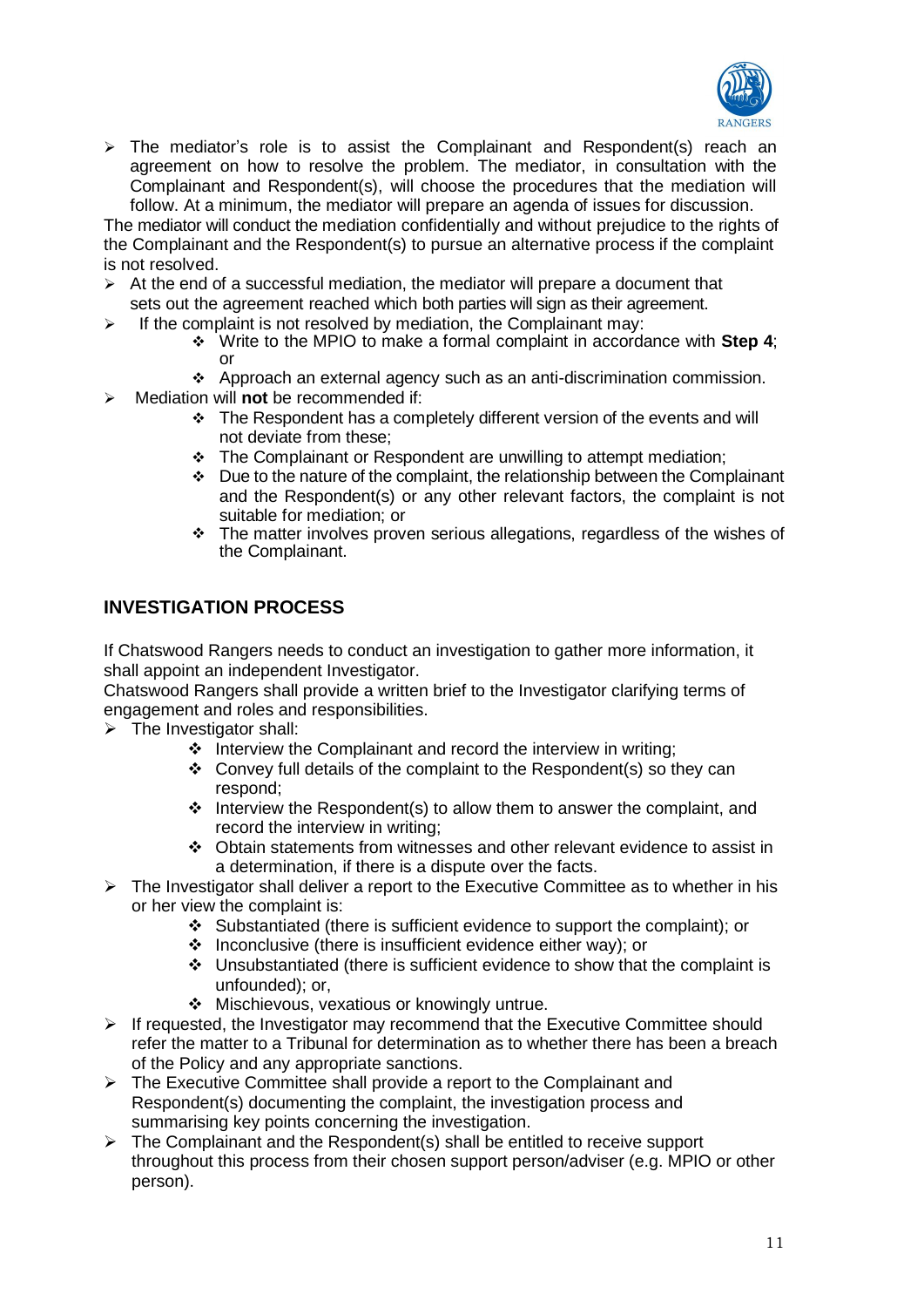

# **INVESTIGATION PROCEDURE FOR CHILD ABUSE**

An allegation of child abuse is a very serious matter and the club must handle such matter with a high degree of sensitivity. It is not the responsibility of anyone working in Chatswood Rangers in a paid or unpaid capacity to decide whether child abuse has taken place. However, there is a responsibility to act on any concerns by reporting these to the appropriate authorities.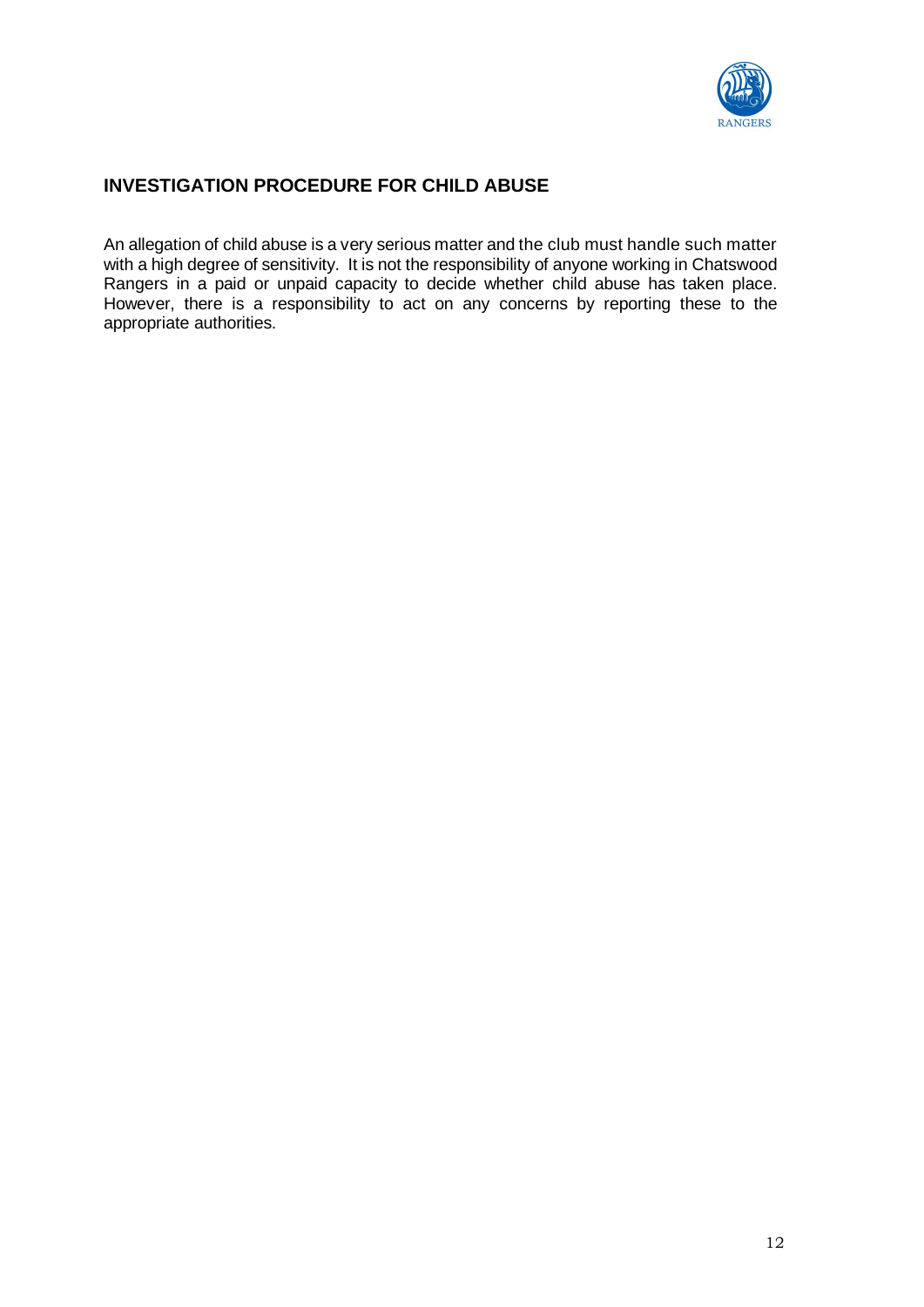

#### **ATTACHMENTS**

#### **CODE OF CONDUCT**

**Australians are justifiably proud of the place sport has in their daily lives. But what is equally important to us all is the way the game is played and the manner in which our sportsmen and women conduct themselves.**

**Chatswood Rangers Sports Club is a community based club that's objective is to contribute to the development of children and adults in The Willoughby City Council and surrounding municipalities by providing the opportunity for them to participate in sporting activities.**

**As a member of Chatswood Rangers Sports Club there is an expectation that their behaviour will reflect on the Club and as such the Code of Conduct has been established to set a minimum standard of behaviour for those participating in Club activities.**

**If individuals have a grievance, they should choose an appropriate time and make every reasonable effort to sort out the issue privately. This is best to be done as diplomatically as possible. If this is not successful individuals are entitled to put the grievance in writing to the committee for consideration. The committee will determine whether to deal with the matter or involve appropriate authorities.**

**If a member's conduct is inconsistent with our Code of Conduct the Committee reserves the right to terminate that's person's membership with our club.**

**The below Code of Conduct has been adopted from the Australian Sports Commission and believe that the following guidelines will create the right environment for members to enjoy their sporting activities with Chatswood Rangers Sports Club.**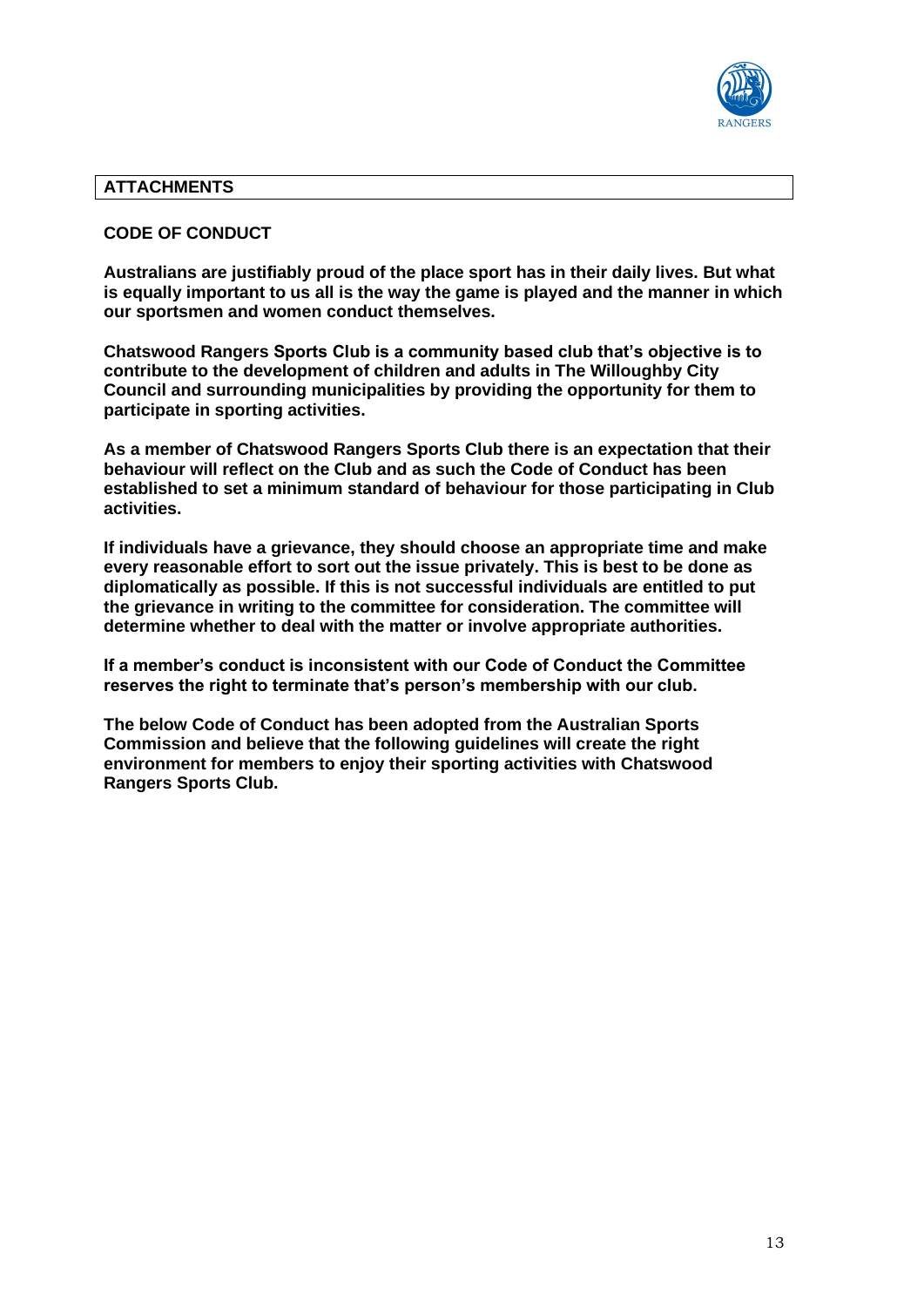

## **Players**

- Play by the rules at all times.
- Respect the decisions made by game officials and refrain from arguing with them.
- Control your temper. Verbal abuse of officials and sledging other players, deliberately distracting or provoking an opponent are not acceptable or permitted behaviours in any sport.
- Be a good sport. Applaud all good plays whether they are made by your team or the opposition.
- Treat all participants in your sport as you like to be treated. Do not bully or take unfair advantage of another competitor.
- Cooperate with your coach, team mates and opponents. Without them there would be no competition.
- Participate for your own enjoyment and benefit, not just to please parents and coaches.
- Respect the rights, dignity and worth of all participants regardless of their gender, ability, cultural background or religion.

#### **Parents and Spectators**

- Remember that the participants are playing for their enjoyment, not yours.
- Focus on the efforts and performance rather than winning or losing.
- Encourage the players to always play according to the rules.
- Respect the officials' decisions and teach the participants to do likewise.
- Applaud good performance from players of both sides.
- Show respect and appreciation for coaches, officials and administrators. Without them, your child could not participate.
- Respect the rights, dignity and worth of every person regardless of their gender, ability, cultural background or religion.

## **Coaches and Team Officials**

- Remember that people participate for pleasure and winning are only part of the fun.
- Never ridicule or yell at a player for making a mistake.
- Operate within the rules and spirit of your sport and teach your players to do the same.
- Ensure that the time players spend with you is a positive experience.
- Display control, respect and professionalism to all involved with the sport. This includes opponents, coaches, officials, administrators, parents and spectators. Encourage your players to do the same.
- Obtain appropriate qualifications and keep up to date with the latest coaching practices and the principles of growth and development of young people.
- Any physical contact with a young person should be appropriate to the situation and necessary for the player's skill development.
- Respect the rights, dignity and worth of every young person regardless of their gender, ability, cultural background or religion.